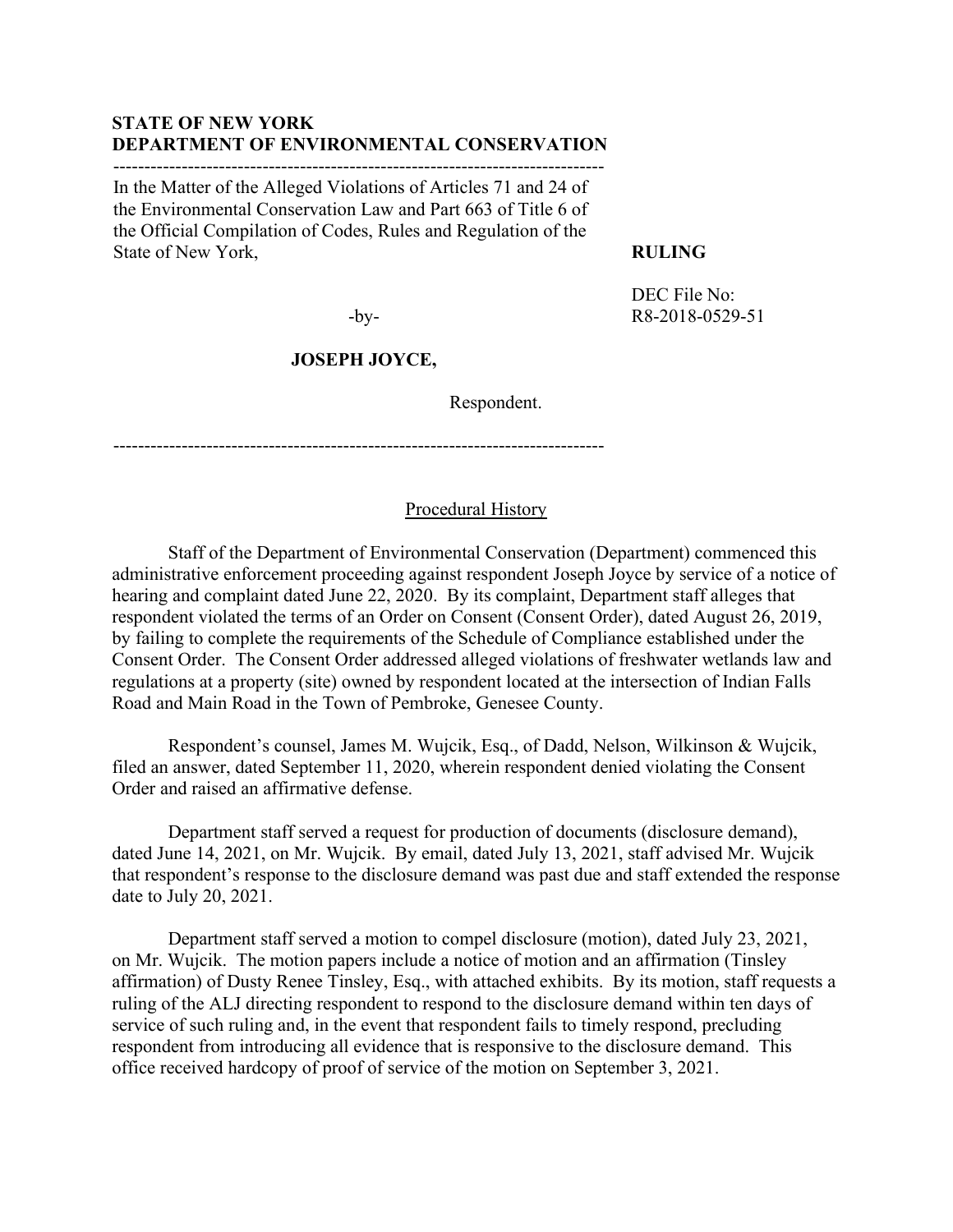To date, respondent has not filed a response to the motion. Accordingly, the motion is unopposed.

## Discussion

As set forth under 6 NYCRR 622.7(a)(1), the scope of disclosure in DEC enforcement proceedings is as broad as that provided for under CPLR article 31. In accordance with 6 NYCRR 622.7(b)(1), where production of documents is sought, the requested documents must be furnished within 20 days of the receipt of the disclosure demand unless a motion for a protective order is made. If a party fails to comply with a disclosure demand without having made a timely objection, the proponent of the disclosure demand may apply to the ALJ to compel disclosure (6 NYCRR 622.7[c][2]). If, after having been directed by the ALJ to produce the material demanded, a party fails to comply with a disclosure demand, the ALJ or the Commissioner may exclude the material from consideration and may draw an adverse inference regarding the non-producing party with respect to the material that the party did not produce (6 NYCRR 622.7[c][3]).

The motion papers establish that respondent failed to respond to staff's disclosure demand either by the production of responsive documents or by raising objections to the demands. Staff's disclosure demand was received by respondent on June 19, 2021 (Tinsley affirmation ¶ 8; exhibit 8). Respondent did not object or respond to the disclosure demand within 20 days (Tinsley affirmation  $\P$  [1](#page-1-0)1-14<sup>1</sup>; exhibit 9). Staff sought to gain respondent's compliance with the disclosure demand by extending the response date to July 20, 2021, thereby extending the response date to 31 days from the date that respondent received the disclosure demand (Tinsley affirmation ¶ 14; exhibit 9). Respondent again failed to respond, either by providing the material demanded or by objecting to the disclosure demand (Tinsley affirmation ¶¶ 15, 18).

I conclude that Department staff has established that respondent failed to timely respond to the disclosure demand and that staff made a good faith effort to resolve the dispute without resort to a motion (*see* 6 NYCRR 622.7[c][2]). Accordingly, staff is entitled to a ruling directing respondent to comply with the disclosure demand. I deny, without prejudice, that portion of staff's motion that seeks to impose sanctions against respondent in the event that respondent fails to comply with this ruling (*see Kumar v Kumar*, 63 AD3d 1246, 1248 [3d Dept 2009] [holding that "the remedy of preclusion is reserved for those instances where the offending party's lack of cooperation with disclosure was willful, deliberate, and contumacious" (internal quotation marks and citations omitted)]).

<span id="page-1-0"></span><sup>&</sup>lt;sup>1</sup> The Tinsley affirmation states that respondent had only ten days to respond to the disclosure demand. The regulations, however, state that requested documents must be furnished within 20 days of receipt of a disclosure demand unless a motion for a protective order is made (*see* 6 NYCRR 622.7[b][1]). I note that the former regulations governing disclosure had provided ten days to respond to a disclosure demand (*see* former 6 NYCRR 622.7[b][1]).